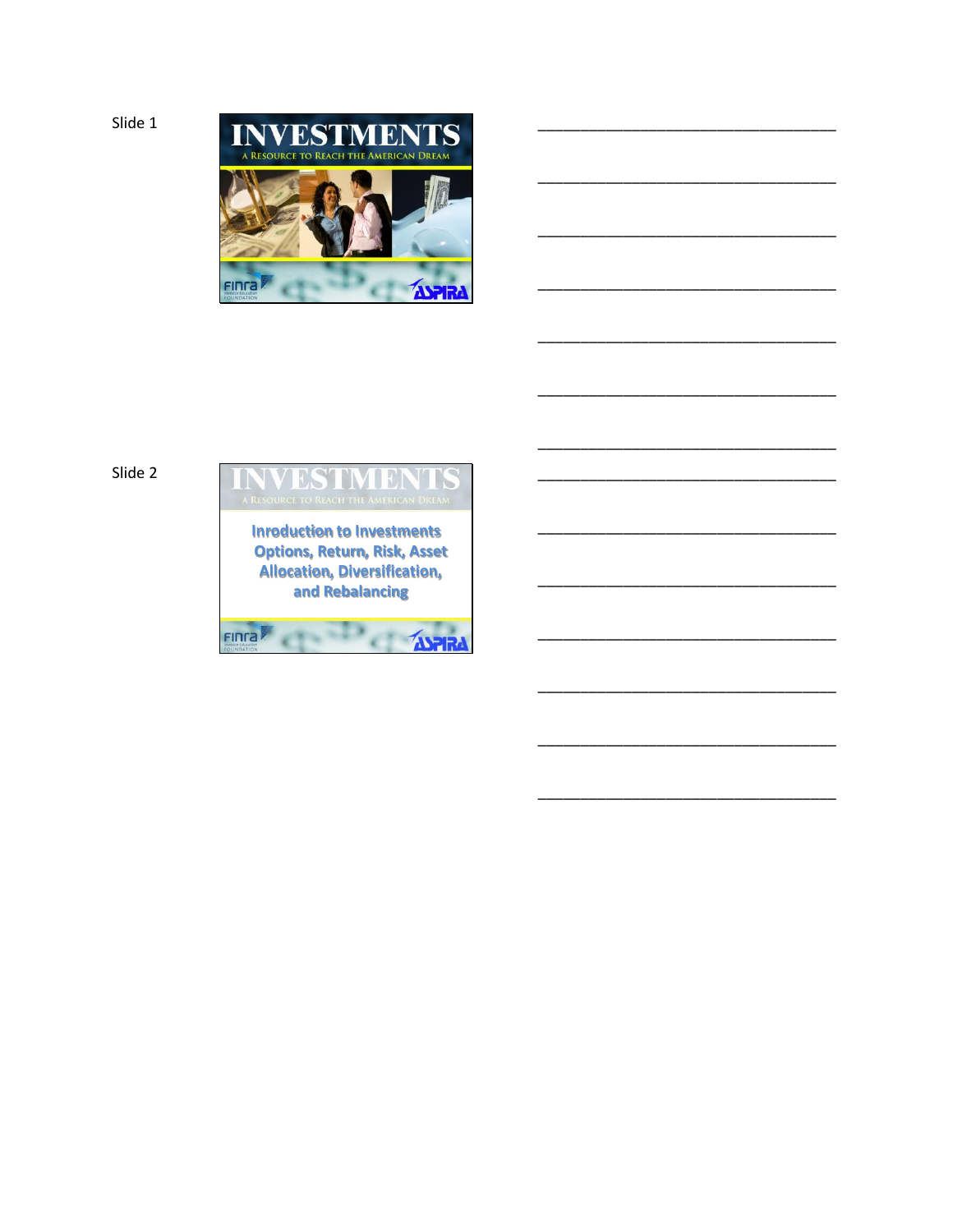

\_\_\_\_\_\_\_\_\_\_\_\_\_\_\_\_\_\_\_\_\_\_\_\_\_\_\_\_\_\_\_\_\_\_\_

\_\_\_\_\_\_\_\_\_\_\_\_\_\_\_\_\_\_\_\_\_\_\_\_\_\_\_\_\_\_\_\_\_\_\_

\_\_\_\_\_\_\_\_\_\_\_\_\_\_\_\_\_\_\_\_\_\_\_\_\_\_\_\_\_\_\_\_\_\_\_

\_\_\_\_\_\_\_\_\_\_\_\_\_\_\_\_\_\_\_\_\_\_\_\_\_\_\_\_\_\_\_\_\_\_\_

\_\_\_\_\_\_\_\_\_\_\_\_\_\_\_\_\_\_\_\_\_\_\_\_\_\_\_\_\_\_\_\_\_\_\_

\_\_\_\_\_\_\_\_\_\_\_\_\_\_\_\_\_\_\_\_\_\_\_\_\_\_\_\_\_\_\_\_\_\_\_

\_\_\_\_\_\_\_\_\_\_\_\_\_\_\_\_\_\_\_\_\_\_\_\_\_\_\_\_\_\_\_\_\_\_\_

\_\_\_\_\_\_\_\_\_\_\_\_\_\_\_\_\_\_\_\_\_\_\_\_\_\_\_\_\_\_\_\_\_\_\_

\_\_\_\_\_\_\_\_\_\_\_\_\_\_\_\_\_\_\_\_\_\_\_\_\_\_\_\_\_\_\_\_\_\_\_

\_\_\_\_\_\_\_\_\_\_\_\_\_\_\_\_\_\_\_\_\_\_\_\_\_\_\_\_\_\_\_\_\_\_\_

\_\_\_\_\_\_\_\_\_\_\_\_\_\_\_\_\_\_\_\_\_\_\_\_\_\_\_\_\_\_\_\_\_\_\_

\_\_\_\_\_\_\_\_\_\_\_\_\_\_\_\_\_\_\_\_\_\_\_\_\_\_\_\_\_\_\_\_\_\_\_

\_\_\_\_\_\_\_\_\_\_\_\_\_\_\_\_\_\_\_\_\_\_\_\_\_\_\_\_\_\_\_\_\_\_\_

\_\_\_\_\_\_\_\_\_\_\_\_\_\_\_\_\_\_\_\_\_\_\_\_\_\_\_\_\_\_\_\_\_\_\_

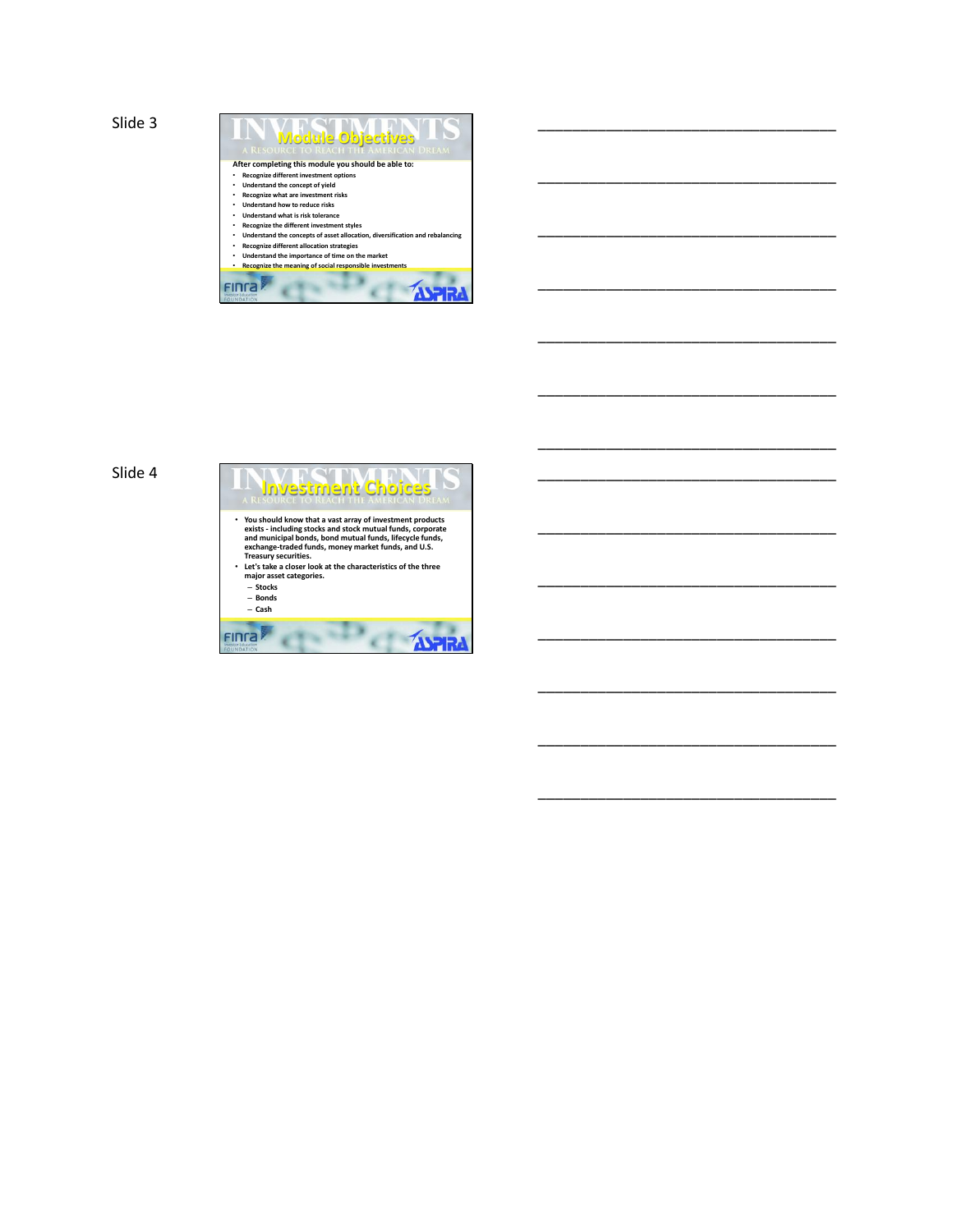

\_\_\_\_\_\_\_\_\_\_\_\_\_\_\_\_\_\_\_\_\_\_\_\_\_\_\_\_\_\_\_\_\_\_\_

\_\_\_\_\_\_\_\_\_\_\_\_\_\_\_\_\_\_\_\_\_\_\_\_\_\_\_\_\_\_\_\_\_\_\_

\_\_\_\_\_\_\_\_\_\_\_\_\_\_\_\_\_\_\_\_\_\_\_\_\_\_\_\_\_\_\_\_\_\_\_

\_\_\_\_\_\_\_\_\_\_\_\_\_\_\_\_\_\_\_\_\_\_\_\_\_\_\_\_\_\_\_\_\_\_\_

\_\_\_\_\_\_\_\_\_\_\_\_\_\_\_\_\_\_\_\_\_\_\_\_\_\_\_\_\_\_\_\_\_\_\_

\_\_\_\_\_\_\_\_\_\_\_\_\_\_\_\_\_\_\_\_\_\_\_\_\_\_\_\_\_\_\_\_\_\_\_

\_\_\_\_\_\_\_\_\_\_\_\_\_\_\_\_\_\_\_\_\_\_\_\_\_\_\_\_\_\_\_\_\_\_\_

\_\_\_\_\_\_\_\_\_\_\_\_\_\_\_\_\_\_\_\_\_\_\_\_\_\_\_\_\_\_\_\_\_\_\_

\_\_\_\_\_\_\_\_\_\_\_\_\_\_\_\_\_\_\_\_\_\_\_\_\_\_\_\_\_\_\_\_\_\_\_

\_\_\_\_\_\_\_\_\_\_\_\_\_\_\_\_\_\_\_\_\_\_\_\_\_\_\_\_\_\_\_\_\_\_\_

\_\_\_\_\_\_\_\_\_\_\_\_\_\_\_\_\_\_\_\_\_\_\_\_\_\_\_\_\_\_\_\_\_\_\_

\_\_\_\_\_\_\_\_\_\_\_\_\_\_\_\_\_\_\_\_\_\_\_\_\_\_\_\_\_\_\_\_\_\_\_

\_\_\_\_\_\_\_\_\_\_\_\_\_\_\_\_\_\_\_\_\_\_\_\_\_\_\_\_\_\_\_\_\_\_\_

\_\_\_\_\_\_\_\_\_\_\_\_\_\_\_\_\_\_\_\_\_\_\_\_\_\_\_\_\_\_\_\_\_\_\_

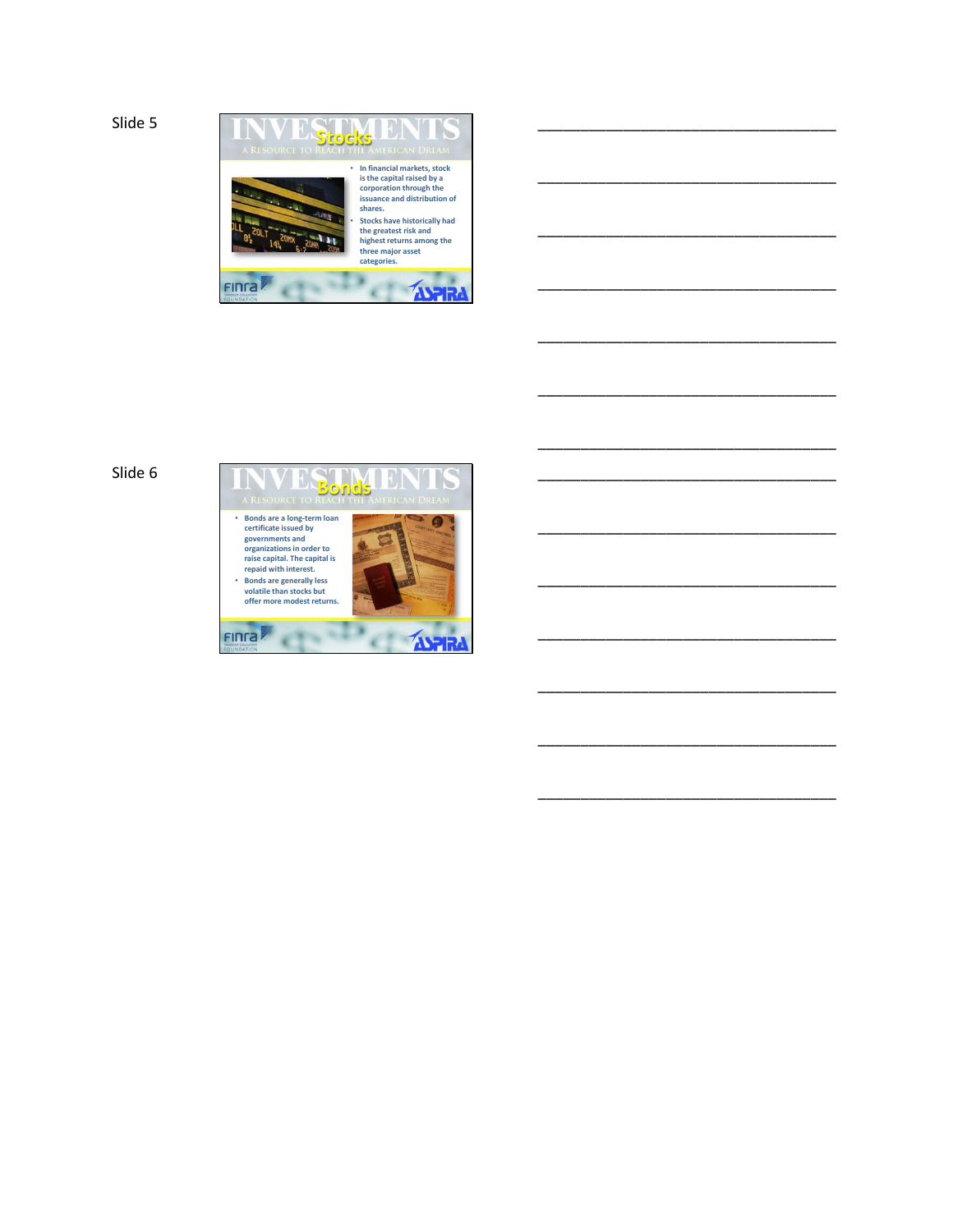

\_\_\_\_\_\_\_\_\_\_\_\_\_\_\_\_\_\_\_\_\_\_\_\_\_\_\_\_\_\_\_\_\_\_\_

\_\_\_\_\_\_\_\_\_\_\_\_\_\_\_\_\_\_\_\_\_\_\_\_\_\_\_\_\_\_\_\_\_\_\_

\_\_\_\_\_\_\_\_\_\_\_\_\_\_\_\_\_\_\_\_\_\_\_\_\_\_\_\_\_\_\_\_\_\_\_

\_\_\_\_\_\_\_\_\_\_\_\_\_\_\_\_\_\_\_\_\_\_\_\_\_\_\_\_\_\_\_\_\_\_\_

\_\_\_\_\_\_\_\_\_\_\_\_\_\_\_\_\_\_\_\_\_\_\_\_\_\_\_\_\_\_\_\_\_\_\_

\_\_\_\_\_\_\_\_\_\_\_\_\_\_\_\_\_\_\_\_\_\_\_\_\_\_\_\_\_\_\_\_\_\_\_

\_\_\_\_\_\_\_\_\_\_\_\_\_\_\_\_\_\_\_\_\_\_\_\_\_\_\_\_\_\_\_\_\_\_\_

\_\_\_\_\_\_\_\_\_\_\_\_\_\_\_\_\_\_\_\_\_\_\_\_\_\_\_\_\_\_\_\_\_\_\_

\_\_\_\_\_\_\_\_\_\_\_\_\_\_\_\_\_\_\_\_\_\_\_\_\_\_\_\_\_\_\_\_\_\_\_

\_\_\_\_\_\_\_\_\_\_\_\_\_\_\_\_\_\_\_\_\_\_\_\_\_\_\_\_\_\_\_\_\_\_\_

\_\_\_\_\_\_\_\_\_\_\_\_\_\_\_\_\_\_\_\_\_\_\_\_\_\_\_\_\_\_\_\_\_\_\_

\_\_\_\_\_\_\_\_\_\_\_\_\_\_\_\_\_\_\_\_\_\_\_\_\_\_\_\_\_\_\_\_\_\_\_

\_\_\_\_\_\_\_\_\_\_\_\_\_\_\_\_\_\_\_\_\_\_\_\_\_\_\_\_\_\_\_\_\_\_\_

\_\_\_\_\_\_\_\_\_\_\_\_\_\_\_\_\_\_\_\_\_\_\_\_\_\_\_\_\_\_\_\_\_\_\_

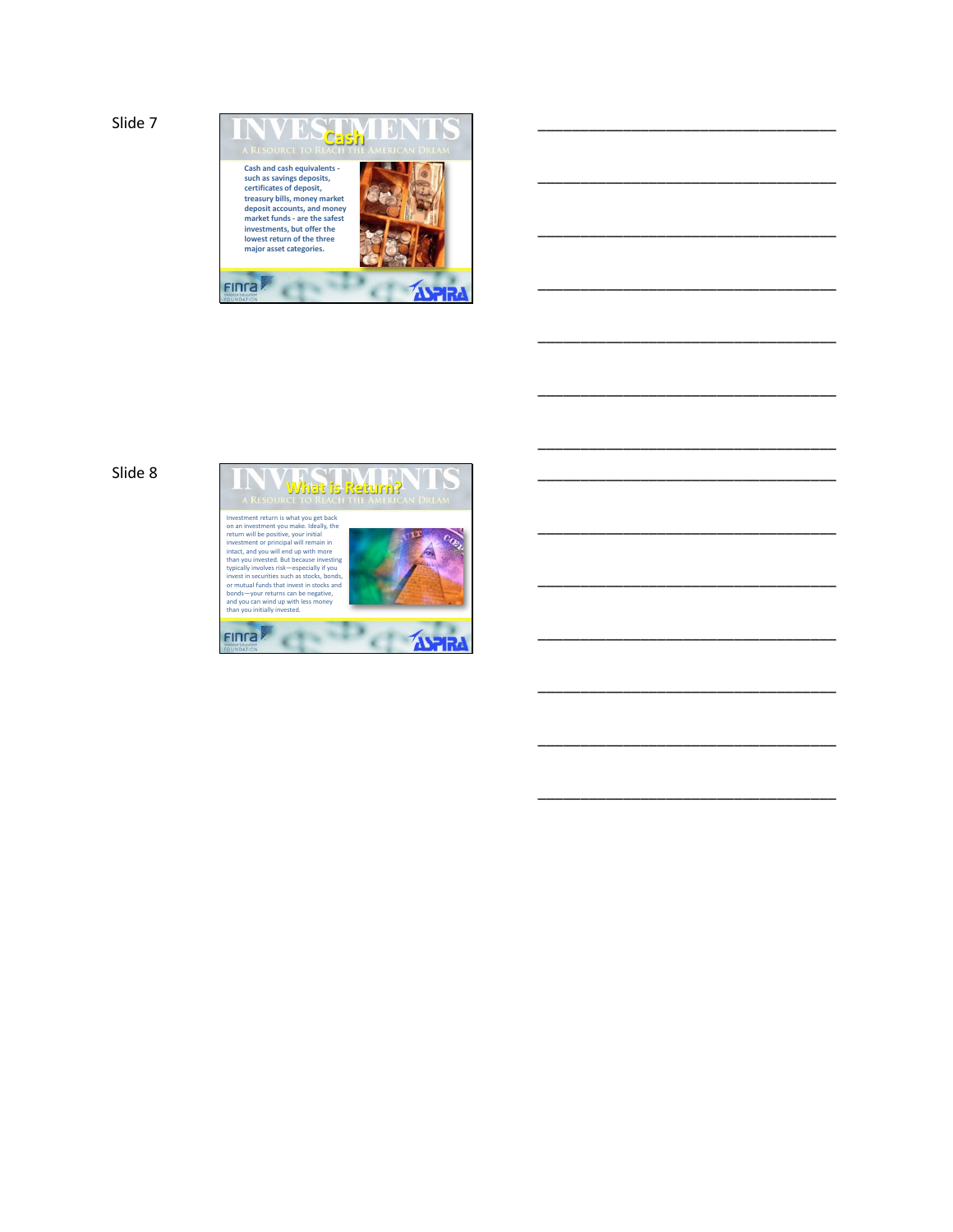

\_\_\_\_\_\_\_\_\_\_\_\_\_\_\_\_\_\_\_\_\_\_\_\_\_\_\_\_\_\_\_\_\_\_\_

\_\_\_\_\_\_\_\_\_\_\_\_\_\_\_\_\_\_\_\_\_\_\_\_\_\_\_\_\_\_\_\_\_\_\_

\_\_\_\_\_\_\_\_\_\_\_\_\_\_\_\_\_\_\_\_\_\_\_\_\_\_\_\_\_\_\_\_\_\_\_

\_\_\_\_\_\_\_\_\_\_\_\_\_\_\_\_\_\_\_\_\_\_\_\_\_\_\_\_\_\_\_\_\_\_\_

\_\_\_\_\_\_\_\_\_\_\_\_\_\_\_\_\_\_\_\_\_\_\_\_\_\_\_\_\_\_\_\_\_\_\_

\_\_\_\_\_\_\_\_\_\_\_\_\_\_\_\_\_\_\_\_\_\_\_\_\_\_\_\_\_\_\_\_\_\_\_

\_\_\_\_\_\_\_\_\_\_\_\_\_\_\_\_\_\_\_\_\_\_\_\_\_\_\_\_\_\_\_\_\_\_\_

\_\_\_\_\_\_\_\_\_\_\_\_\_\_\_\_\_\_\_\_\_\_\_\_\_\_\_\_\_\_\_\_\_\_\_

\_\_\_\_\_\_\_\_\_\_\_\_\_\_\_\_\_\_\_\_\_\_\_\_\_\_\_\_\_\_\_\_\_\_\_

\_\_\_\_\_\_\_\_\_\_\_\_\_\_\_\_\_\_\_\_\_\_\_\_\_\_\_\_\_\_\_\_\_\_\_

\_\_\_\_\_\_\_\_\_\_\_\_\_\_\_\_\_\_\_\_\_\_\_\_\_\_\_\_\_\_\_\_\_\_\_

\_\_\_\_\_\_\_\_\_\_\_\_\_\_\_\_\_\_\_\_\_\_\_\_\_\_\_\_\_\_\_\_\_\_\_

\_\_\_\_\_\_\_\_\_\_\_\_\_\_\_\_\_\_\_\_\_\_\_\_\_\_\_\_\_\_\_\_\_\_\_

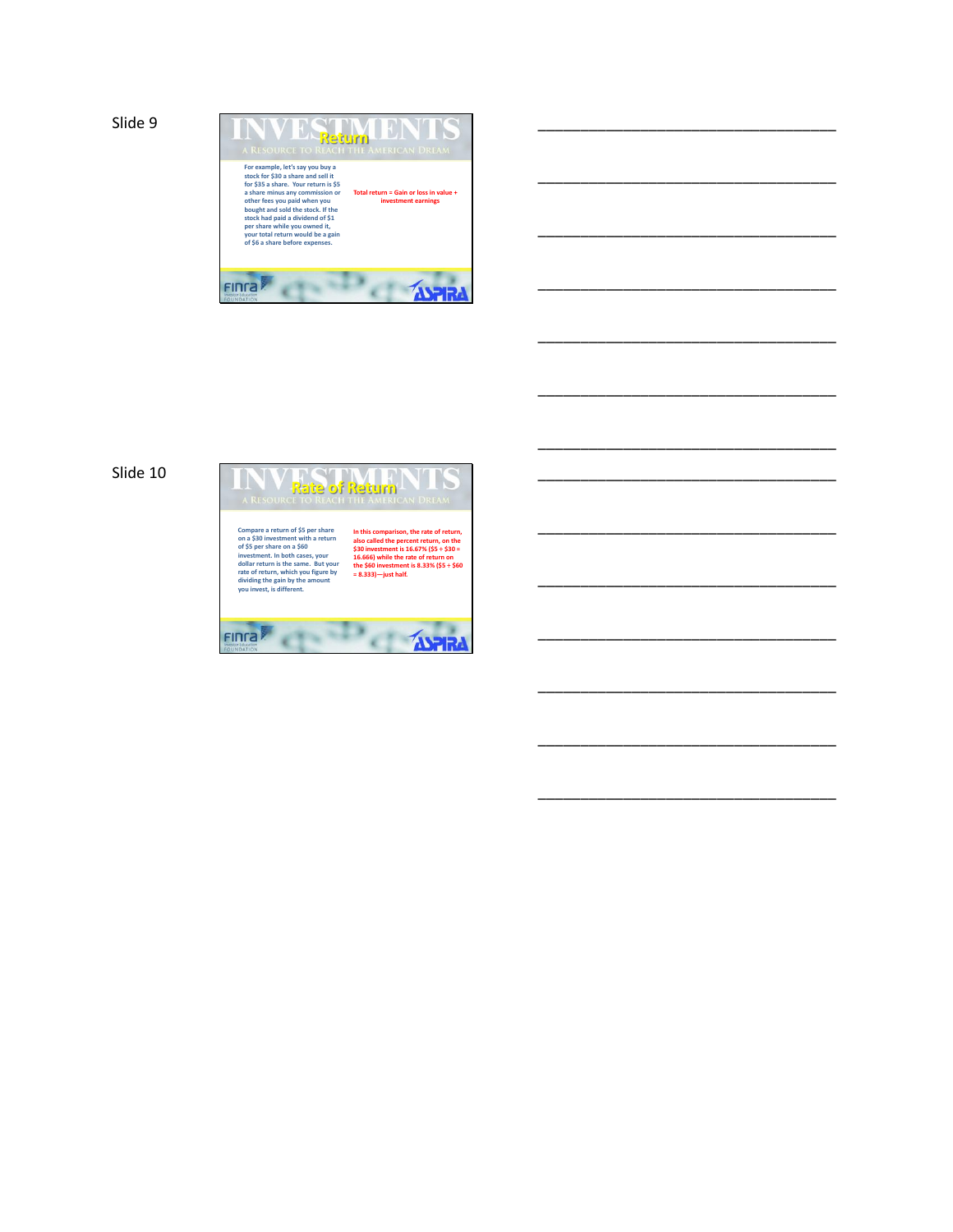```
Slide 11
```


\_\_\_\_\_\_\_\_\_\_\_\_\_\_\_\_\_\_\_\_\_\_\_\_\_\_\_\_\_\_\_\_\_\_\_

\_\_\_\_\_\_\_\_\_\_\_\_\_\_\_\_\_\_\_\_\_\_\_\_\_\_\_\_\_\_\_\_\_\_\_

\_\_\_\_\_\_\_\_\_\_\_\_\_\_\_\_\_\_\_\_\_\_\_\_\_\_\_\_\_\_\_\_\_\_\_

\_\_\_\_\_\_\_\_\_\_\_\_\_\_\_\_\_\_\_\_\_\_\_\_\_\_\_\_\_\_\_\_\_\_\_

\_\_\_\_\_\_\_\_\_\_\_\_\_\_\_\_\_\_\_\_\_\_\_\_\_\_\_\_\_\_\_\_\_\_\_

\_\_\_\_\_\_\_\_\_\_\_\_\_\_\_\_\_\_\_\_\_\_\_\_\_\_\_\_\_\_\_\_\_\_\_

\_\_\_\_\_\_\_\_\_\_\_\_\_\_\_\_\_\_\_\_\_\_\_\_\_\_\_\_\_\_\_\_\_\_\_

\_\_\_\_\_\_\_\_\_\_\_\_\_\_\_\_\_\_\_\_\_\_\_\_\_\_\_\_\_\_\_\_\_\_\_

\_\_\_\_\_\_\_\_\_\_\_\_\_\_\_\_\_\_\_\_\_\_\_\_\_\_\_\_\_\_\_\_\_\_\_

\_\_\_\_\_\_\_\_\_\_\_\_\_\_\_\_\_\_\_\_\_\_\_\_\_\_\_\_\_\_\_\_\_\_\_

\_\_\_\_\_\_\_\_\_\_\_\_\_\_\_\_\_\_\_\_\_\_\_\_\_\_\_\_\_\_\_\_\_\_\_

\_\_\_\_\_\_\_\_\_\_\_\_\_\_\_\_\_\_\_\_\_\_\_\_\_\_\_\_\_\_\_\_\_\_\_

\_\_\_\_\_\_\_\_\_\_\_\_\_\_\_\_\_\_\_\_\_\_\_\_\_\_\_\_\_\_\_\_\_\_\_

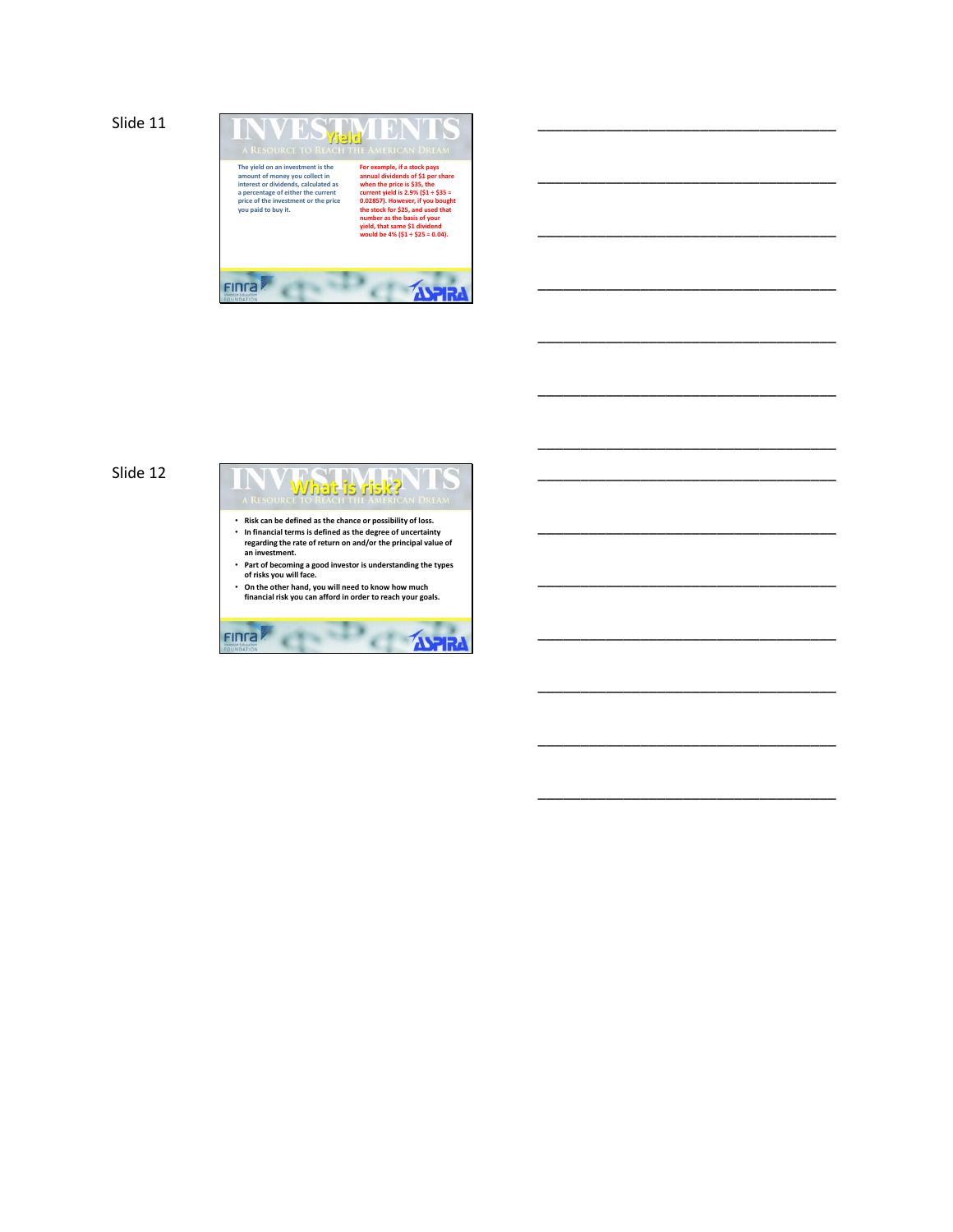

\_\_\_\_\_\_\_\_\_\_\_\_\_\_\_\_\_\_\_\_\_\_\_\_\_\_\_\_\_\_\_\_\_\_\_

\_\_\_\_\_\_\_\_\_\_\_\_\_\_\_\_\_\_\_\_\_\_\_\_\_\_\_\_\_\_\_\_\_\_\_

\_\_\_\_\_\_\_\_\_\_\_\_\_\_\_\_\_\_\_\_\_\_\_\_\_\_\_\_\_\_\_\_\_\_\_

\_\_\_\_\_\_\_\_\_\_\_\_\_\_\_\_\_\_\_\_\_\_\_\_\_\_\_\_\_\_\_\_\_\_\_

\_\_\_\_\_\_\_\_\_\_\_\_\_\_\_\_\_\_\_\_\_\_\_\_\_\_\_\_\_\_\_\_\_\_\_

\_\_\_\_\_\_\_\_\_\_\_\_\_\_\_\_\_\_\_\_\_\_\_\_\_\_\_\_\_\_\_\_\_\_\_

\_\_\_\_\_\_\_\_\_\_\_\_\_\_\_\_\_\_\_\_\_\_\_\_\_\_\_\_\_\_\_\_\_\_\_

\_\_\_\_\_\_\_\_\_\_\_\_\_\_\_\_\_\_\_\_\_\_\_\_\_\_\_\_\_\_\_\_\_\_\_

\_\_\_\_\_\_\_\_\_\_\_\_\_\_\_\_\_\_\_\_\_\_\_\_\_\_\_\_\_\_\_\_\_\_\_

\_\_\_\_\_\_\_\_\_\_\_\_\_\_\_\_\_\_\_\_\_\_\_\_\_\_\_\_\_\_\_\_\_\_\_

\_\_\_\_\_\_\_\_\_\_\_\_\_\_\_\_\_\_\_\_\_\_\_\_\_\_\_\_\_\_\_\_\_\_\_

\_\_\_\_\_\_\_\_\_\_\_\_\_\_\_\_\_\_\_\_\_\_\_\_\_\_\_\_\_\_\_\_\_\_\_

\_\_\_\_\_\_\_\_\_\_\_\_\_\_\_\_\_\_\_\_\_\_\_\_\_\_\_\_\_\_\_\_\_\_\_

\_\_\_\_\_\_\_\_\_\_\_\_\_\_\_\_\_\_\_\_\_\_\_\_\_\_\_\_\_\_\_\_\_\_\_

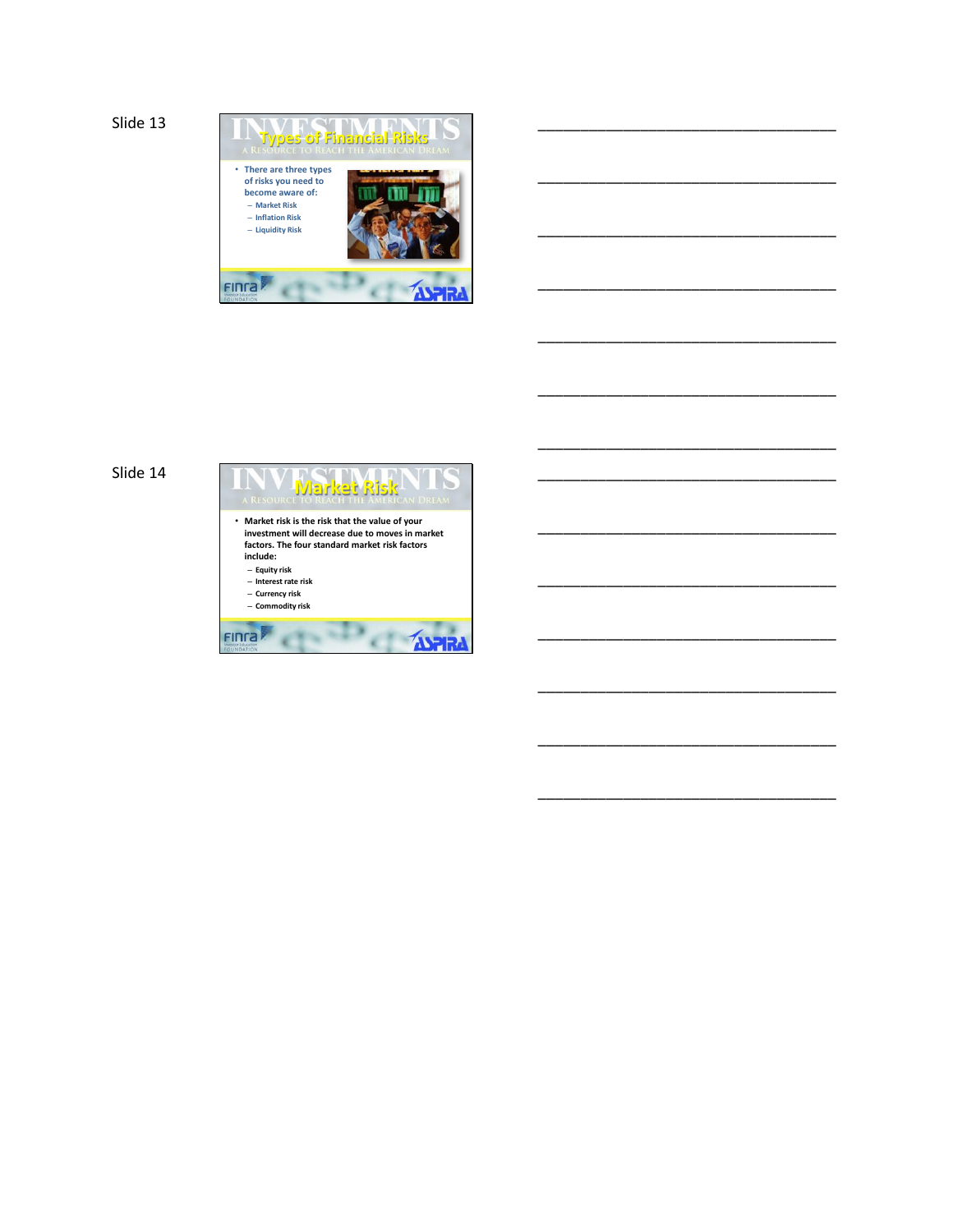

\_\_\_\_\_\_\_\_\_\_\_\_\_\_\_\_\_\_\_\_\_\_\_\_\_\_\_\_\_\_\_\_\_\_\_

\_\_\_\_\_\_\_\_\_\_\_\_\_\_\_\_\_\_\_\_\_\_\_\_\_\_\_\_\_\_\_\_\_\_\_

\_\_\_\_\_\_\_\_\_\_\_\_\_\_\_\_\_\_\_\_\_\_\_\_\_\_\_\_\_\_\_\_\_\_\_

\_\_\_\_\_\_\_\_\_\_\_\_\_\_\_\_\_\_\_\_\_\_\_\_\_\_\_\_\_\_\_\_\_\_\_

\_\_\_\_\_\_\_\_\_\_\_\_\_\_\_\_\_\_\_\_\_\_\_\_\_\_\_\_\_\_\_\_\_\_\_

\_\_\_\_\_\_\_\_\_\_\_\_\_\_\_\_\_\_\_\_\_\_\_\_\_\_\_\_\_\_\_\_\_\_\_

\_\_\_\_\_\_\_\_\_\_\_\_\_\_\_\_\_\_\_\_\_\_\_\_\_\_\_\_\_\_\_\_\_\_\_

\_\_\_\_\_\_\_\_\_\_\_\_\_\_\_\_\_\_\_\_\_\_\_\_\_\_\_\_\_\_\_\_\_\_\_

\_\_\_\_\_\_\_\_\_\_\_\_\_\_\_\_\_\_\_\_\_\_\_\_\_\_\_\_\_\_\_\_\_\_\_

\_\_\_\_\_\_\_\_\_\_\_\_\_\_\_\_\_\_\_\_\_\_\_\_\_\_\_\_\_\_\_\_\_\_\_

\_\_\_\_\_\_\_\_\_\_\_\_\_\_\_\_\_\_\_\_\_\_\_\_\_\_\_\_\_\_\_\_\_\_\_

\_\_\_\_\_\_\_\_\_\_\_\_\_\_\_\_\_\_\_\_\_\_\_\_\_\_\_\_\_\_\_\_\_\_\_

\_\_\_\_\_\_\_\_\_\_\_\_\_\_\_\_\_\_\_\_\_\_\_\_\_\_\_\_\_\_\_\_\_\_\_

\_\_\_\_\_\_\_\_\_\_\_\_\_\_\_\_\_\_\_\_\_\_\_\_\_\_\_\_\_\_\_\_\_\_\_

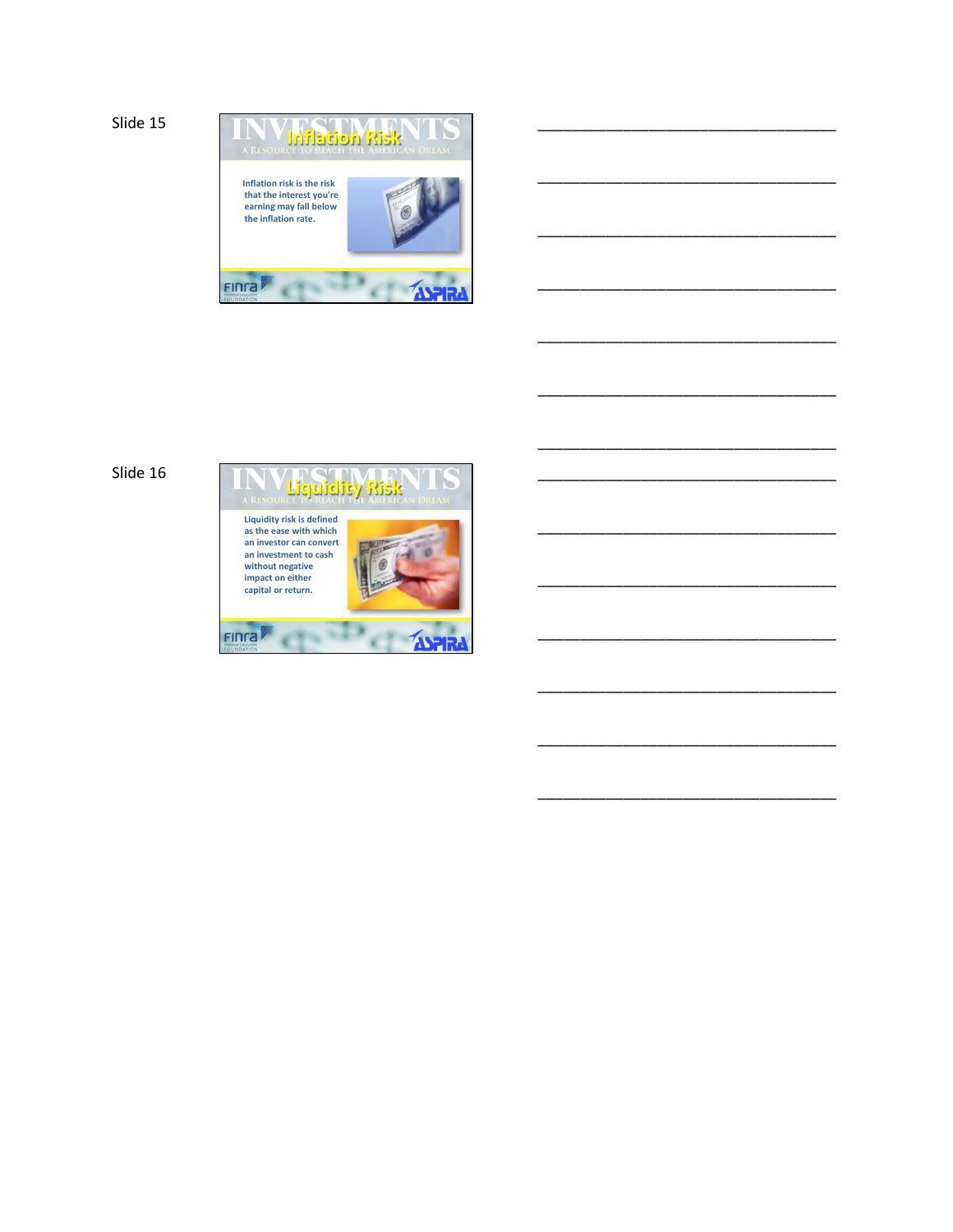

\_\_\_\_\_\_\_\_\_\_\_\_\_\_\_\_\_\_\_\_\_\_\_\_\_\_\_\_\_\_\_\_\_\_\_

\_\_\_\_\_\_\_\_\_\_\_\_\_\_\_\_\_\_\_\_\_\_\_\_\_\_\_\_\_\_\_\_\_\_\_

\_\_\_\_\_\_\_\_\_\_\_\_\_\_\_\_\_\_\_\_\_\_\_\_\_\_\_\_\_\_\_\_\_\_\_

\_\_\_\_\_\_\_\_\_\_\_\_\_\_\_\_\_\_\_\_\_\_\_\_\_\_\_\_\_\_\_\_\_\_\_

\_\_\_\_\_\_\_\_\_\_\_\_\_\_\_\_\_\_\_\_\_\_\_\_\_\_\_\_\_\_\_\_\_\_\_

\_\_\_\_\_\_\_\_\_\_\_\_\_\_\_\_\_\_\_\_\_\_\_\_\_\_\_\_\_\_\_\_\_\_\_

\_\_\_\_\_\_\_\_\_\_\_\_\_\_\_\_\_\_\_\_\_\_\_\_\_\_\_\_\_\_\_\_\_\_\_

\_\_\_\_\_\_\_\_\_\_\_\_\_\_\_\_\_\_\_\_\_\_\_\_\_\_\_\_\_\_\_\_\_\_\_

\_\_\_\_\_\_\_\_\_\_\_\_\_\_\_\_\_\_\_\_\_\_\_\_\_\_\_\_\_\_\_\_\_\_\_

\_\_\_\_\_\_\_\_\_\_\_\_\_\_\_\_\_\_\_\_\_\_\_\_\_\_\_\_\_\_\_\_\_\_\_

\_\_\_\_\_\_\_\_\_\_\_\_\_\_\_\_\_\_\_\_\_\_\_\_\_\_\_\_\_\_\_\_\_\_\_

\_\_\_\_\_\_\_\_\_\_\_\_\_\_\_\_\_\_\_\_\_\_\_\_\_\_\_\_\_\_\_\_\_\_\_

\_\_\_\_\_\_\_\_\_\_\_\_\_\_\_\_\_\_\_\_\_\_\_\_\_\_\_\_\_\_\_\_\_\_\_

## Slide 18



e

**ASPIR**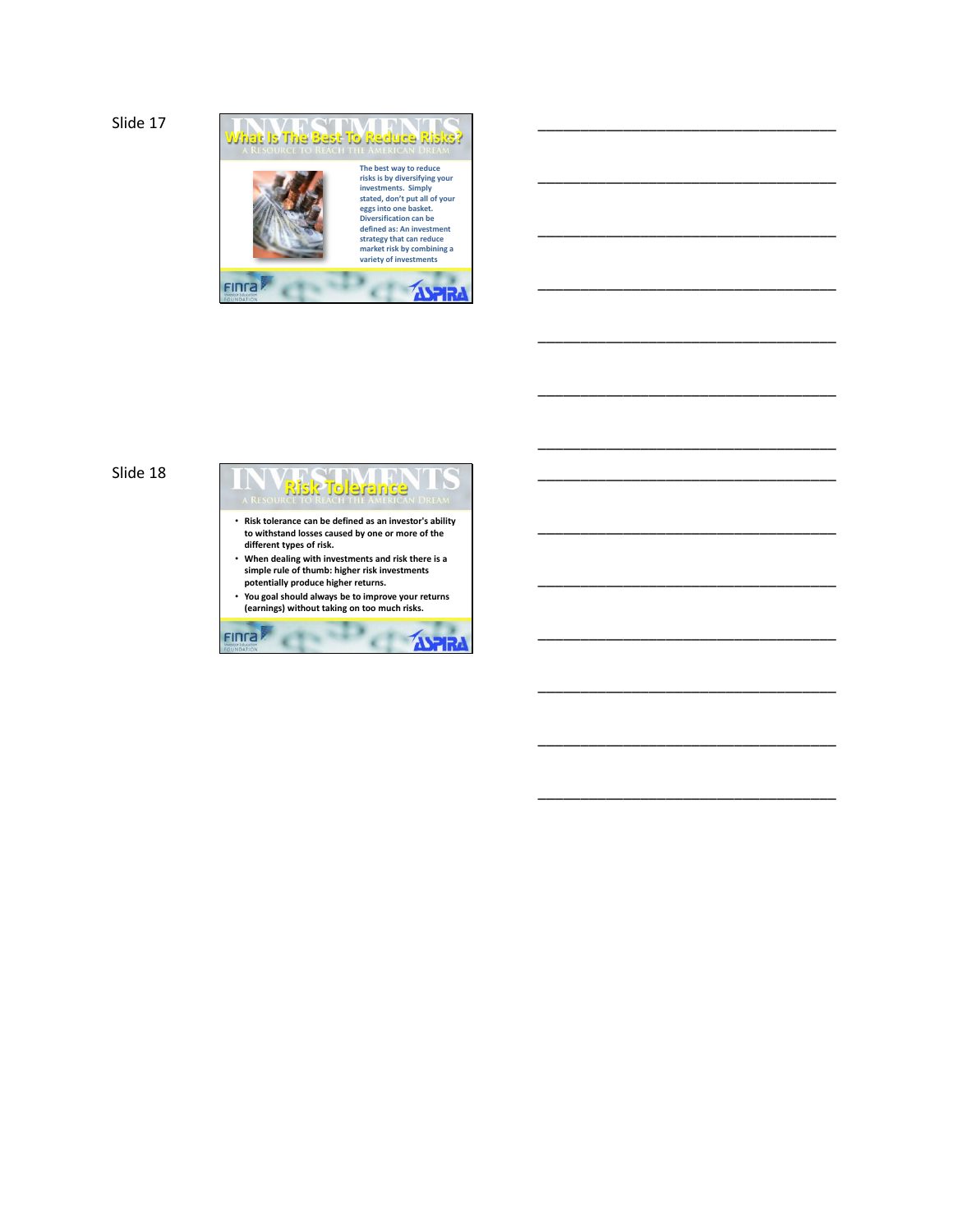

\_\_\_\_\_\_\_\_\_\_\_\_\_\_\_\_\_\_\_\_\_\_\_\_\_\_\_\_\_\_\_\_\_\_\_

\_\_\_\_\_\_\_\_\_\_\_\_\_\_\_\_\_\_\_\_\_\_\_\_\_\_\_\_\_\_\_\_\_\_\_

\_\_\_\_\_\_\_\_\_\_\_\_\_\_\_\_\_\_\_\_\_\_\_\_\_\_\_\_\_\_\_\_\_\_\_

\_\_\_\_\_\_\_\_\_\_\_\_\_\_\_\_\_\_\_\_\_\_\_\_\_\_\_\_\_\_\_\_\_\_\_

\_\_\_\_\_\_\_\_\_\_\_\_\_\_\_\_\_\_\_\_\_\_\_\_\_\_\_\_\_\_\_\_\_\_\_

\_\_\_\_\_\_\_\_\_\_\_\_\_\_\_\_\_\_\_\_\_\_\_\_\_\_\_\_\_\_\_\_\_\_\_

\_\_\_\_\_\_\_\_\_\_\_\_\_\_\_\_\_\_\_\_\_\_\_\_\_\_\_\_\_\_\_\_\_\_\_

\_\_\_\_\_\_\_\_\_\_\_\_\_\_\_\_\_\_\_\_\_\_\_\_\_\_\_\_\_\_\_\_\_\_\_

\_\_\_\_\_\_\_\_\_\_\_\_\_\_\_\_\_\_\_\_\_\_\_\_\_\_\_\_\_\_\_\_\_\_\_

\_\_\_\_\_\_\_\_\_\_\_\_\_\_\_\_\_\_\_\_\_\_\_\_\_\_\_\_\_\_\_\_\_\_\_

\_\_\_\_\_\_\_\_\_\_\_\_\_\_\_\_\_\_\_\_\_\_\_\_\_\_\_\_\_\_\_\_\_\_\_

\_\_\_\_\_\_\_\_\_\_\_\_\_\_\_\_\_\_\_\_\_\_\_\_\_\_\_\_\_\_\_\_\_\_\_

\_\_\_\_\_\_\_\_\_\_\_\_\_\_\_\_\_\_\_\_\_\_\_\_\_\_\_\_\_\_\_\_\_\_\_

\_\_\_\_\_\_\_\_\_\_\_\_\_\_\_\_\_\_\_\_\_\_\_\_\_\_\_\_\_\_\_\_\_\_\_

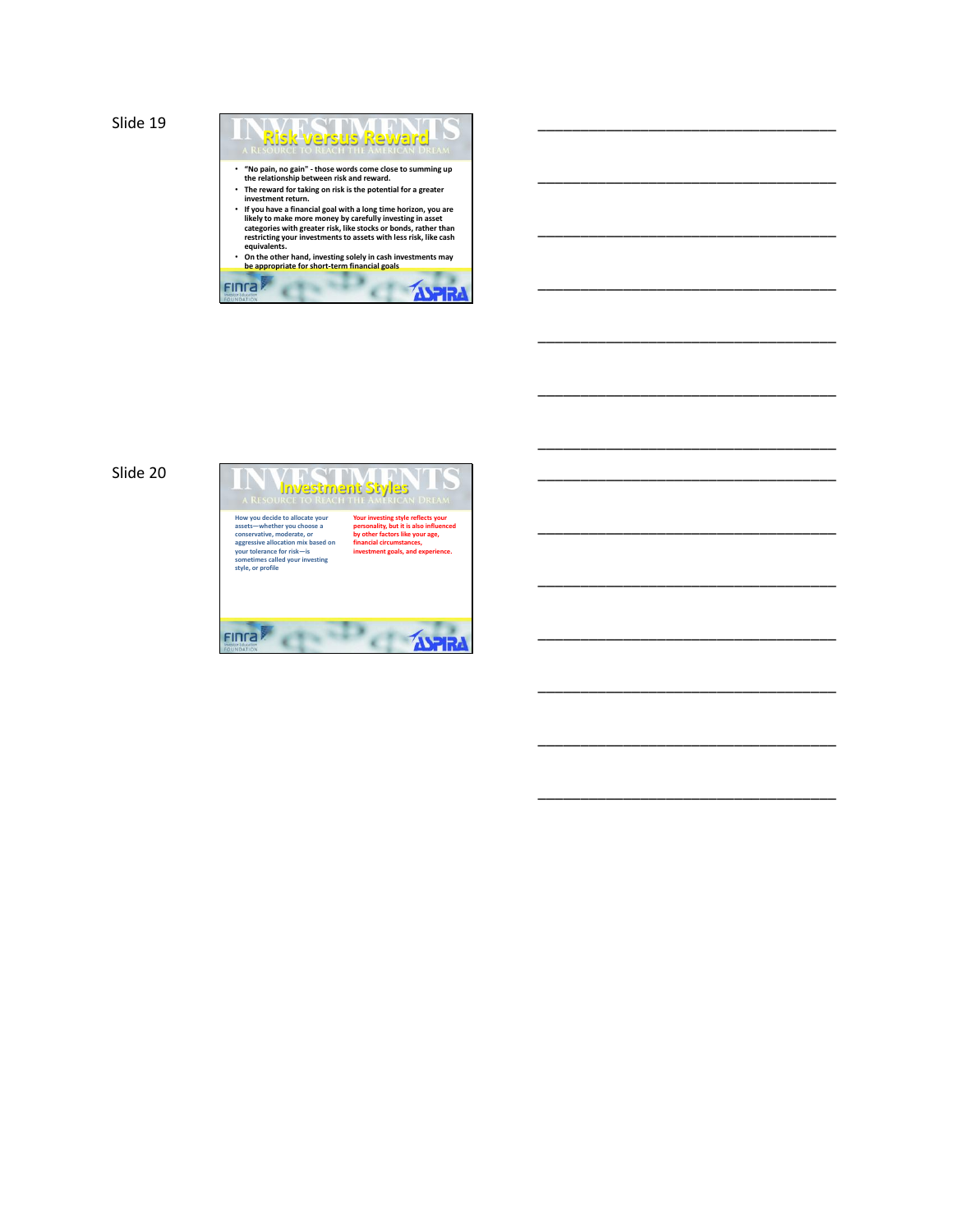

\_\_\_\_\_\_\_\_\_\_\_\_\_\_\_\_\_\_\_\_\_\_\_\_\_\_\_\_\_\_\_\_\_\_\_

\_\_\_\_\_\_\_\_\_\_\_\_\_\_\_\_\_\_\_\_\_\_\_\_\_\_\_\_\_\_\_\_\_\_\_

\_\_\_\_\_\_\_\_\_\_\_\_\_\_\_\_\_\_\_\_\_\_\_\_\_\_\_\_\_\_\_\_\_\_\_

\_\_\_\_\_\_\_\_\_\_\_\_\_\_\_\_\_\_\_\_\_\_\_\_\_\_\_\_\_\_\_\_\_\_\_

\_\_\_\_\_\_\_\_\_\_\_\_\_\_\_\_\_\_\_\_\_\_\_\_\_\_\_\_\_\_\_\_\_\_\_

\_\_\_\_\_\_\_\_\_\_\_\_\_\_\_\_\_\_\_\_\_\_\_\_\_\_\_\_\_\_\_\_\_\_\_

\_\_\_\_\_\_\_\_\_\_\_\_\_\_\_\_\_\_\_\_\_\_\_\_\_\_\_\_\_\_\_\_\_\_\_

\_\_\_\_\_\_\_\_\_\_\_\_\_\_\_\_\_\_\_\_\_\_\_\_\_\_\_\_\_\_\_\_\_\_\_

\_\_\_\_\_\_\_\_\_\_\_\_\_\_\_\_\_\_\_\_\_\_\_\_\_\_\_\_\_\_\_\_\_\_\_

\_\_\_\_\_\_\_\_\_\_\_\_\_\_\_\_\_\_\_\_\_\_\_\_\_\_\_\_\_\_\_\_\_\_\_

\_\_\_\_\_\_\_\_\_\_\_\_\_\_\_\_\_\_\_\_\_\_\_\_\_\_\_\_\_\_\_\_\_\_\_

\_\_\_\_\_\_\_\_\_\_\_\_\_\_\_\_\_\_\_\_\_\_\_\_\_\_\_\_\_\_\_\_\_\_\_

\_\_\_\_\_\_\_\_\_\_\_\_\_\_\_\_\_\_\_\_\_\_\_\_\_\_\_\_\_\_\_\_\_\_\_

\_\_\_\_\_\_\_\_\_\_\_\_\_\_\_\_\_\_\_\_\_\_\_\_\_\_\_\_\_\_\_\_\_\_\_

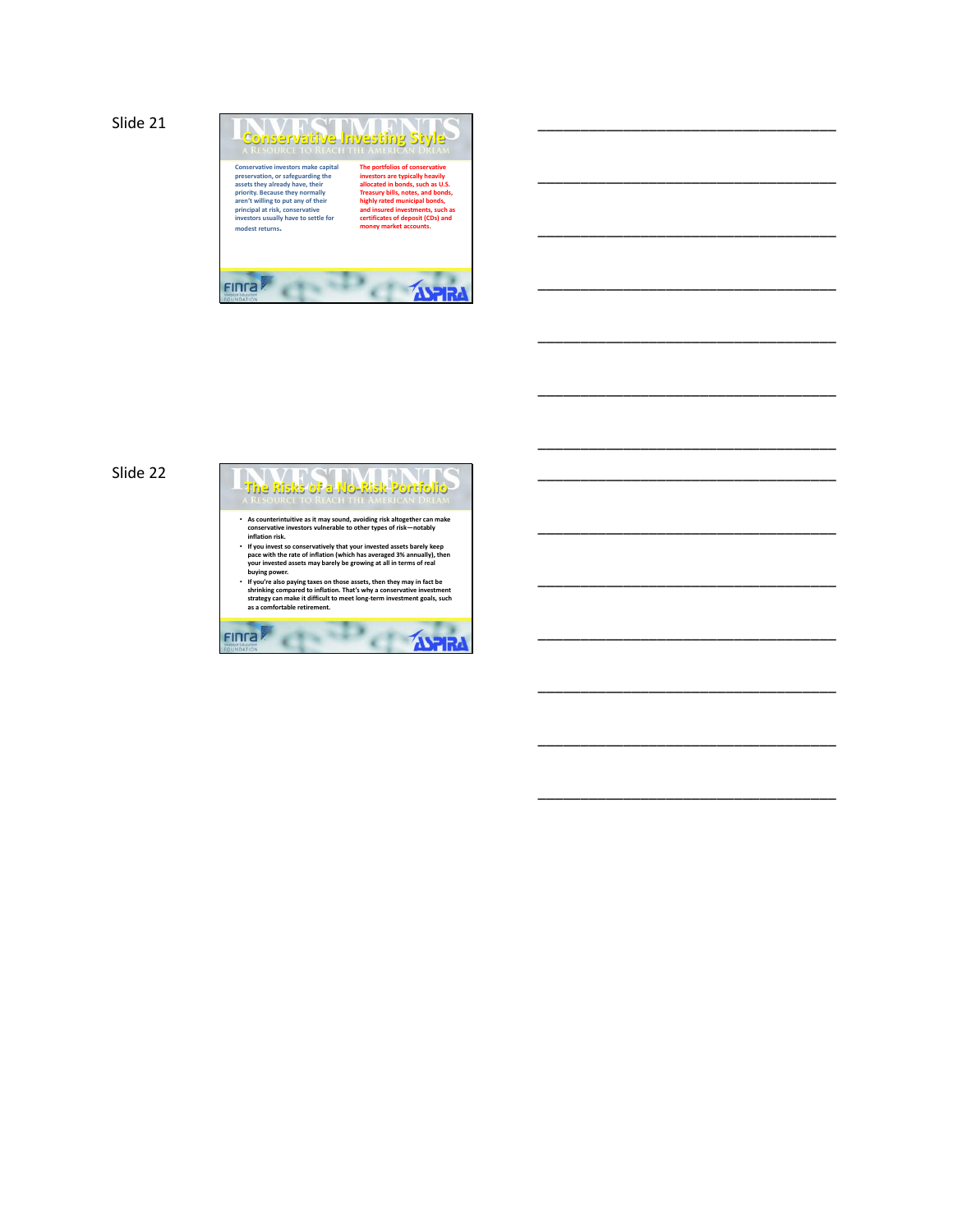

\_\_\_\_\_\_\_\_\_\_\_\_\_\_\_\_\_\_\_\_\_\_\_\_\_\_\_\_\_\_\_\_\_\_\_

\_\_\_\_\_\_\_\_\_\_\_\_\_\_\_\_\_\_\_\_\_\_\_\_\_\_\_\_\_\_\_\_\_\_\_

\_\_\_\_\_\_\_\_\_\_\_\_\_\_\_\_\_\_\_\_\_\_\_\_\_\_\_\_\_\_\_\_\_\_\_

\_\_\_\_\_\_\_\_\_\_\_\_\_\_\_\_\_\_\_\_\_\_\_\_\_\_\_\_\_\_\_\_\_\_\_

\_\_\_\_\_\_\_\_\_\_\_\_\_\_\_\_\_\_\_\_\_\_\_\_\_\_\_\_\_\_\_\_\_\_\_

\_\_\_\_\_\_\_\_\_\_\_\_\_\_\_\_\_\_\_\_\_\_\_\_\_\_\_\_\_\_\_\_\_\_\_

\_\_\_\_\_\_\_\_\_\_\_\_\_\_\_\_\_\_\_\_\_\_\_\_\_\_\_\_\_\_\_\_\_\_\_

\_\_\_\_\_\_\_\_\_\_\_\_\_\_\_\_\_\_\_\_\_\_\_\_\_\_\_\_\_\_\_\_\_\_\_

\_\_\_\_\_\_\_\_\_\_\_\_\_\_\_\_\_\_\_\_\_\_\_\_\_\_\_\_\_\_\_\_\_\_\_

\_\_\_\_\_\_\_\_\_\_\_\_\_\_\_\_\_\_\_\_\_\_\_\_\_\_\_\_\_\_\_\_\_\_\_

\_\_\_\_\_\_\_\_\_\_\_\_\_\_\_\_\_\_\_\_\_\_\_\_\_\_\_\_\_\_\_\_\_\_\_

\_\_\_\_\_\_\_\_\_\_\_\_\_\_\_\_\_\_\_\_\_\_\_\_\_\_\_\_\_\_\_\_\_\_\_

\_\_\_\_\_\_\_\_\_\_\_\_\_\_\_\_\_\_\_\_\_\_\_\_\_\_\_\_\_\_\_\_\_\_\_

\_\_\_\_\_\_\_\_\_\_\_\_\_\_\_\_\_\_\_\_\_\_\_\_\_\_\_\_\_\_\_\_\_\_\_

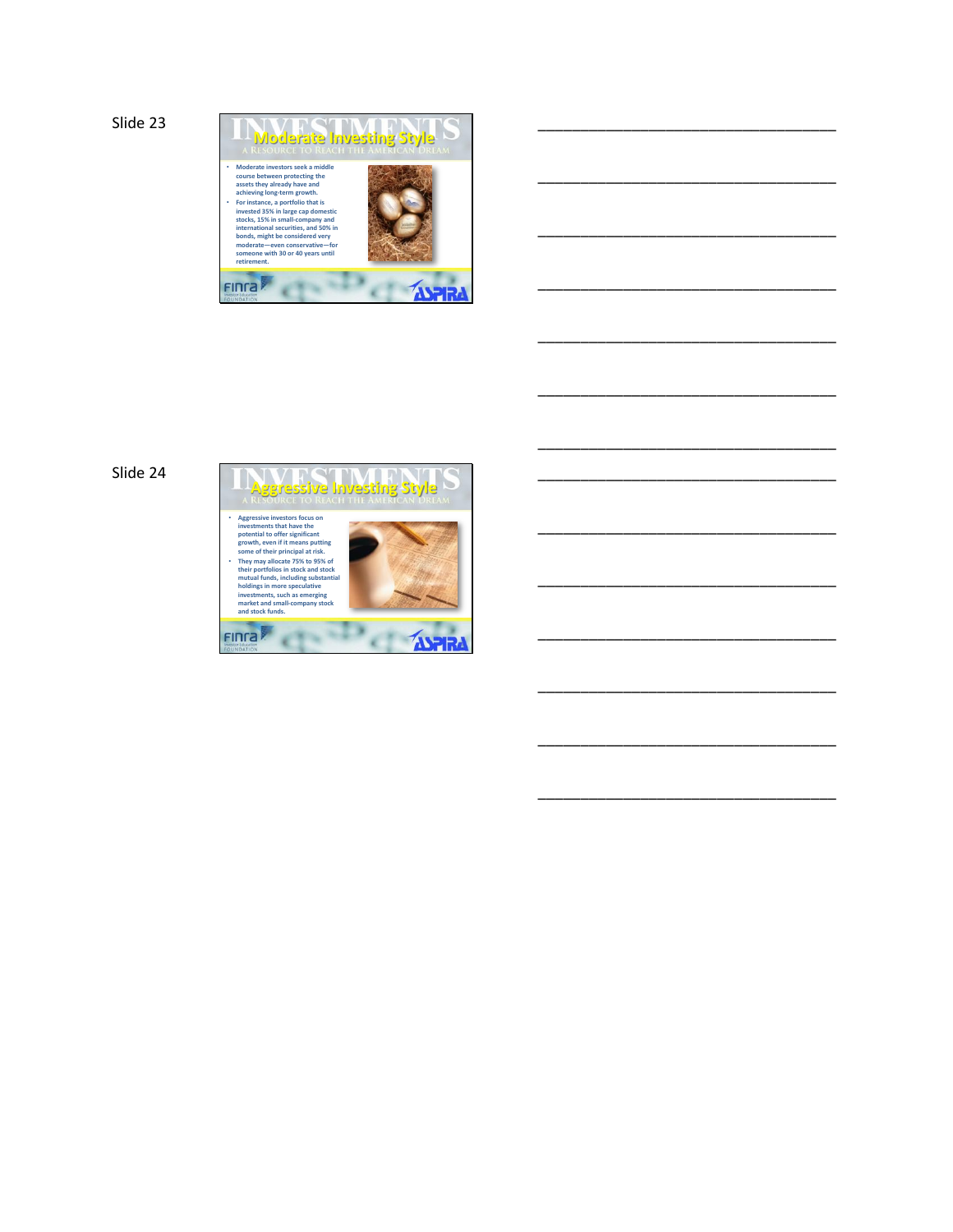

\_\_\_\_\_\_\_\_\_\_\_\_\_\_\_\_\_\_\_\_\_\_\_\_\_\_\_\_\_\_\_\_\_\_\_

\_\_\_\_\_\_\_\_\_\_\_\_\_\_\_\_\_\_\_\_\_\_\_\_\_\_\_\_\_\_\_\_\_\_\_

\_\_\_\_\_\_\_\_\_\_\_\_\_\_\_\_\_\_\_\_\_\_\_\_\_\_\_\_\_\_\_\_\_\_\_

\_\_\_\_\_\_\_\_\_\_\_\_\_\_\_\_\_\_\_\_\_\_\_\_\_\_\_\_\_\_\_\_\_\_\_

\_\_\_\_\_\_\_\_\_\_\_\_\_\_\_\_\_\_\_\_\_\_\_\_\_\_\_\_\_\_\_\_\_\_\_

\_\_\_\_\_\_\_\_\_\_\_\_\_\_\_\_\_\_\_\_\_\_\_\_\_\_\_\_\_\_\_\_\_\_\_

\_\_\_\_\_\_\_\_\_\_\_\_\_\_\_\_\_\_\_\_\_\_\_\_\_\_\_\_\_\_\_\_\_\_\_

\_\_\_\_\_\_\_\_\_\_\_\_\_\_\_\_\_\_\_\_\_\_\_\_\_\_\_\_\_\_\_\_\_\_\_

\_\_\_\_\_\_\_\_\_\_\_\_\_\_\_\_\_\_\_\_\_\_\_\_\_\_\_\_\_\_\_\_\_\_\_

\_\_\_\_\_\_\_\_\_\_\_\_\_\_\_\_\_\_\_\_\_\_\_\_\_\_\_\_\_\_\_\_\_\_\_

\_\_\_\_\_\_\_\_\_\_\_\_\_\_\_\_\_\_\_\_\_\_\_\_\_\_\_\_\_\_\_\_\_\_\_

\_\_\_\_\_\_\_\_\_\_\_\_\_\_\_\_\_\_\_\_\_\_\_\_\_\_\_\_\_\_\_\_\_\_\_

\_\_\_\_\_\_\_\_\_\_\_\_\_\_\_\_\_\_\_\_\_\_\_\_\_\_\_\_\_\_\_\_\_\_\_

\_\_\_\_\_\_\_\_\_\_\_\_\_\_\_\_\_\_\_\_\_\_\_\_\_\_\_\_\_\_\_\_\_\_\_

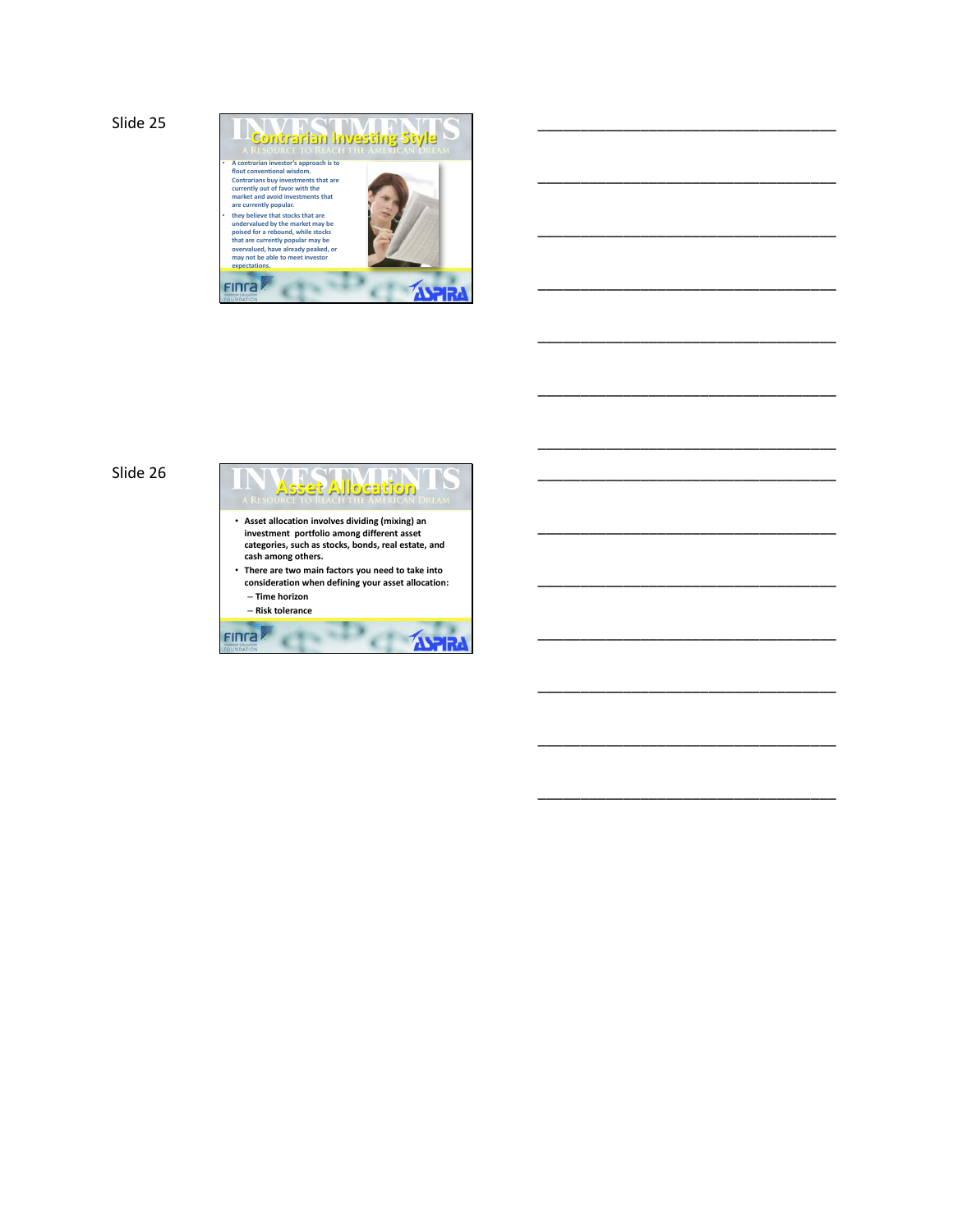

\_\_\_\_\_\_\_\_\_\_\_\_\_\_\_\_\_\_\_\_\_\_\_\_\_\_\_\_\_\_\_\_\_\_\_

\_\_\_\_\_\_\_\_\_\_\_\_\_\_\_\_\_\_\_\_\_\_\_\_\_\_\_\_\_\_\_\_\_\_\_

\_\_\_\_\_\_\_\_\_\_\_\_\_\_\_\_\_\_\_\_\_\_\_\_\_\_\_\_\_\_\_\_\_\_\_

\_\_\_\_\_\_\_\_\_\_\_\_\_\_\_\_\_\_\_\_\_\_\_\_\_\_\_\_\_\_\_\_\_\_\_

\_\_\_\_\_\_\_\_\_\_\_\_\_\_\_\_\_\_\_\_\_\_\_\_\_\_\_\_\_\_\_\_\_\_\_

\_\_\_\_\_\_\_\_\_\_\_\_\_\_\_\_\_\_\_\_\_\_\_\_\_\_\_\_\_\_\_\_\_\_\_

\_\_\_\_\_\_\_\_\_\_\_\_\_\_\_\_\_\_\_\_\_\_\_\_\_\_\_\_\_\_\_\_\_\_\_

\_\_\_\_\_\_\_\_\_\_\_\_\_\_\_\_\_\_\_\_\_\_\_\_\_\_\_\_\_\_\_\_\_\_\_

\_\_\_\_\_\_\_\_\_\_\_\_\_\_\_\_\_\_\_\_\_\_\_\_\_\_\_\_\_\_\_\_\_\_\_

\_\_\_\_\_\_\_\_\_\_\_\_\_\_\_\_\_\_\_\_\_\_\_\_\_\_\_\_\_\_\_\_\_\_\_

\_\_\_\_\_\_\_\_\_\_\_\_\_\_\_\_\_\_\_\_\_\_\_\_\_\_\_\_\_\_\_\_\_\_\_

\_\_\_\_\_\_\_\_\_\_\_\_\_\_\_\_\_\_\_\_\_\_\_\_\_\_\_\_\_\_\_\_\_\_\_

\_\_\_\_\_\_\_\_\_\_\_\_\_\_\_\_\_\_\_\_\_\_\_\_\_\_\_\_\_\_\_\_\_\_\_

\_\_\_\_\_\_\_\_\_\_\_\_\_\_\_\_\_\_\_\_\_\_\_\_\_\_\_\_\_\_\_\_\_\_\_

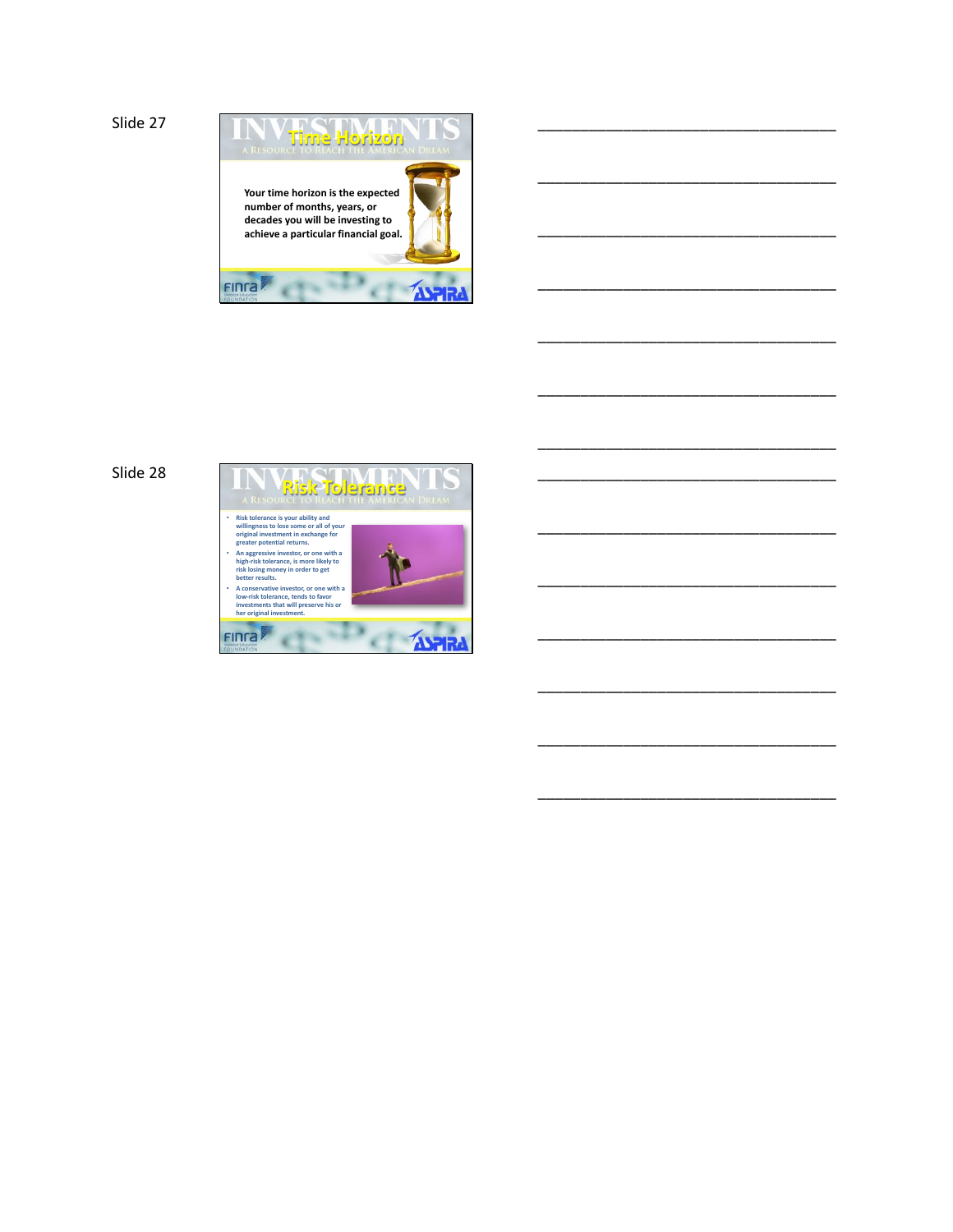

\_\_\_\_\_\_\_\_\_\_\_\_\_\_\_\_\_\_\_\_\_\_\_\_\_\_\_\_\_\_\_\_\_\_\_

\_\_\_\_\_\_\_\_\_\_\_\_\_\_\_\_\_\_\_\_\_\_\_\_\_\_\_\_\_\_\_\_\_\_\_

\_\_\_\_\_\_\_\_\_\_\_\_\_\_\_\_\_\_\_\_\_\_\_\_\_\_\_\_\_\_\_\_\_\_\_

\_\_\_\_\_\_\_\_\_\_\_\_\_\_\_\_\_\_\_\_\_\_\_\_\_\_\_\_\_\_\_\_\_\_\_

\_\_\_\_\_\_\_\_\_\_\_\_\_\_\_\_\_\_\_\_\_\_\_\_\_\_\_\_\_\_\_\_\_\_\_

\_\_\_\_\_\_\_\_\_\_\_\_\_\_\_\_\_\_\_\_\_\_\_\_\_\_\_\_\_\_\_\_\_\_\_

\_\_\_\_\_\_\_\_\_\_\_\_\_\_\_\_\_\_\_\_\_\_\_\_\_\_\_\_\_\_\_\_\_\_\_

\_\_\_\_\_\_\_\_\_\_\_\_\_\_\_\_\_\_\_\_\_\_\_\_\_\_\_\_\_\_\_\_\_\_\_

\_\_\_\_\_\_\_\_\_\_\_\_\_\_\_\_\_\_\_\_\_\_\_\_\_\_\_\_\_\_\_\_\_\_\_

\_\_\_\_\_\_\_\_\_\_\_\_\_\_\_\_\_\_\_\_\_\_\_\_\_\_\_\_\_\_\_\_\_\_\_

\_\_\_\_\_\_\_\_\_\_\_\_\_\_\_\_\_\_\_\_\_\_\_\_\_\_\_\_\_\_\_\_\_\_\_

\_\_\_\_\_\_\_\_\_\_\_\_\_\_\_\_\_\_\_\_\_\_\_\_\_\_\_\_\_\_\_\_\_\_\_

\_\_\_\_\_\_\_\_\_\_\_\_\_\_\_\_\_\_\_\_\_\_\_\_\_\_\_\_\_\_\_\_\_\_\_

\_\_\_\_\_\_\_\_\_\_\_\_\_\_\_\_\_\_\_\_\_\_\_\_\_\_\_\_\_\_\_\_\_\_\_

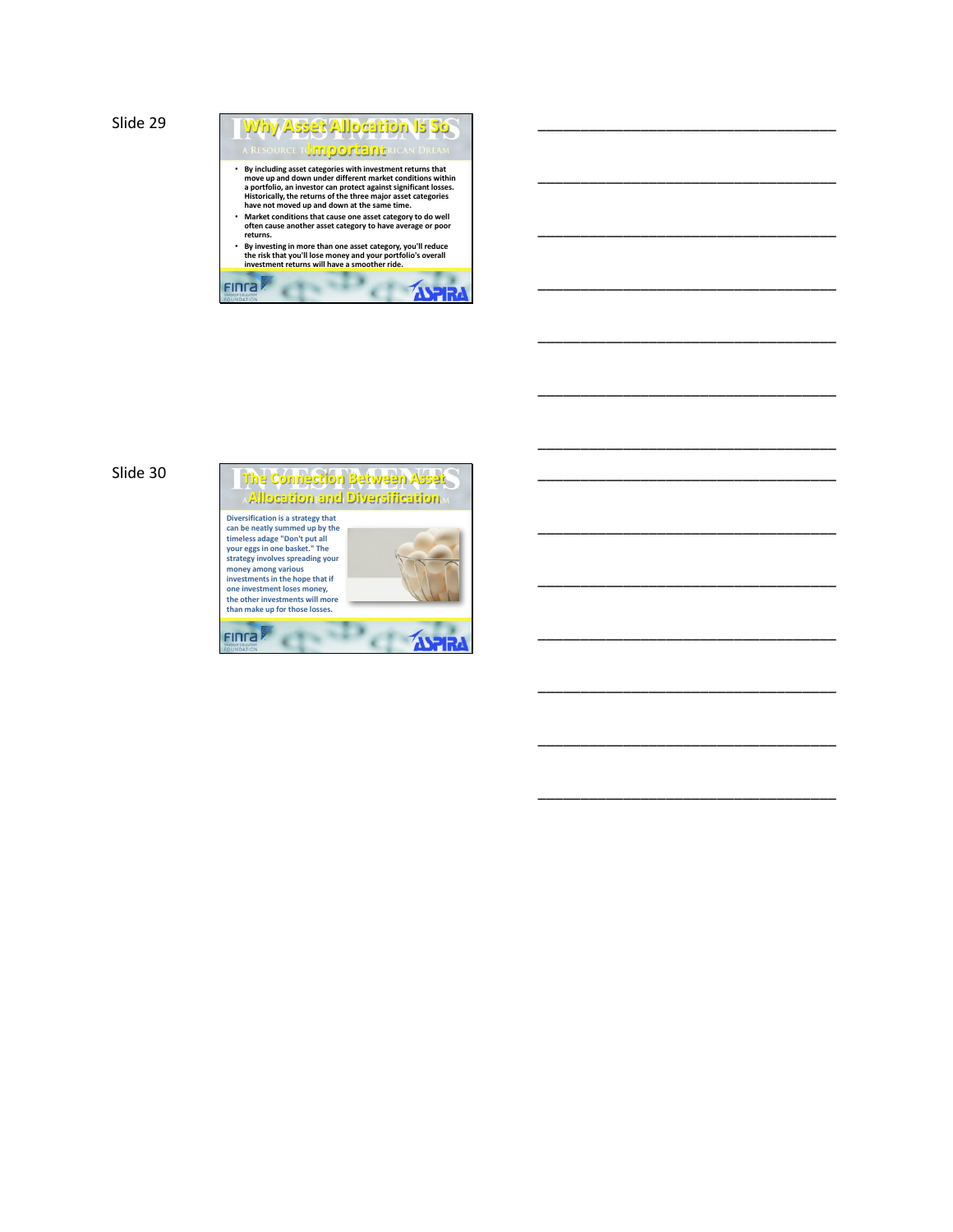

\_\_\_\_\_\_\_\_\_\_\_\_\_\_\_\_\_\_\_\_\_\_\_\_\_\_\_\_\_\_\_\_\_\_\_

\_\_\_\_\_\_\_\_\_\_\_\_\_\_\_\_\_\_\_\_\_\_\_\_\_\_\_\_\_\_\_\_\_\_\_

\_\_\_\_\_\_\_\_\_\_\_\_\_\_\_\_\_\_\_\_\_\_\_\_\_\_\_\_\_\_\_\_\_\_\_

\_\_\_\_\_\_\_\_\_\_\_\_\_\_\_\_\_\_\_\_\_\_\_\_\_\_\_\_\_\_\_\_\_\_\_

\_\_\_\_\_\_\_\_\_\_\_\_\_\_\_\_\_\_\_\_\_\_\_\_\_\_\_\_\_\_\_\_\_\_\_

\_\_\_\_\_\_\_\_\_\_\_\_\_\_\_\_\_\_\_\_\_\_\_\_\_\_\_\_\_\_\_\_\_\_\_

\_\_\_\_\_\_\_\_\_\_\_\_\_\_\_\_\_\_\_\_\_\_\_\_\_\_\_\_\_\_\_\_\_\_\_

\_\_\_\_\_\_\_\_\_\_\_\_\_\_\_\_\_\_\_\_\_\_\_\_\_\_\_\_\_\_\_\_\_\_\_

\_\_\_\_\_\_\_\_\_\_\_\_\_\_\_\_\_\_\_\_\_\_\_\_\_\_\_\_\_\_\_\_\_\_\_

\_\_\_\_\_\_\_\_\_\_\_\_\_\_\_\_\_\_\_\_\_\_\_\_\_\_\_\_\_\_\_\_\_\_\_

\_\_\_\_\_\_\_\_\_\_\_\_\_\_\_\_\_\_\_\_\_\_\_\_\_\_\_\_\_\_\_\_\_\_\_

\_\_\_\_\_\_\_\_\_\_\_\_\_\_\_\_\_\_\_\_\_\_\_\_\_\_\_\_\_\_\_\_\_\_\_

\_\_\_\_\_\_\_\_\_\_\_\_\_\_\_\_\_\_\_\_\_\_\_\_\_\_\_\_\_\_\_\_\_\_\_

\_\_\_\_\_\_\_\_\_\_\_\_\_\_\_\_\_\_\_\_\_\_\_\_\_\_\_\_\_\_\_\_\_\_\_

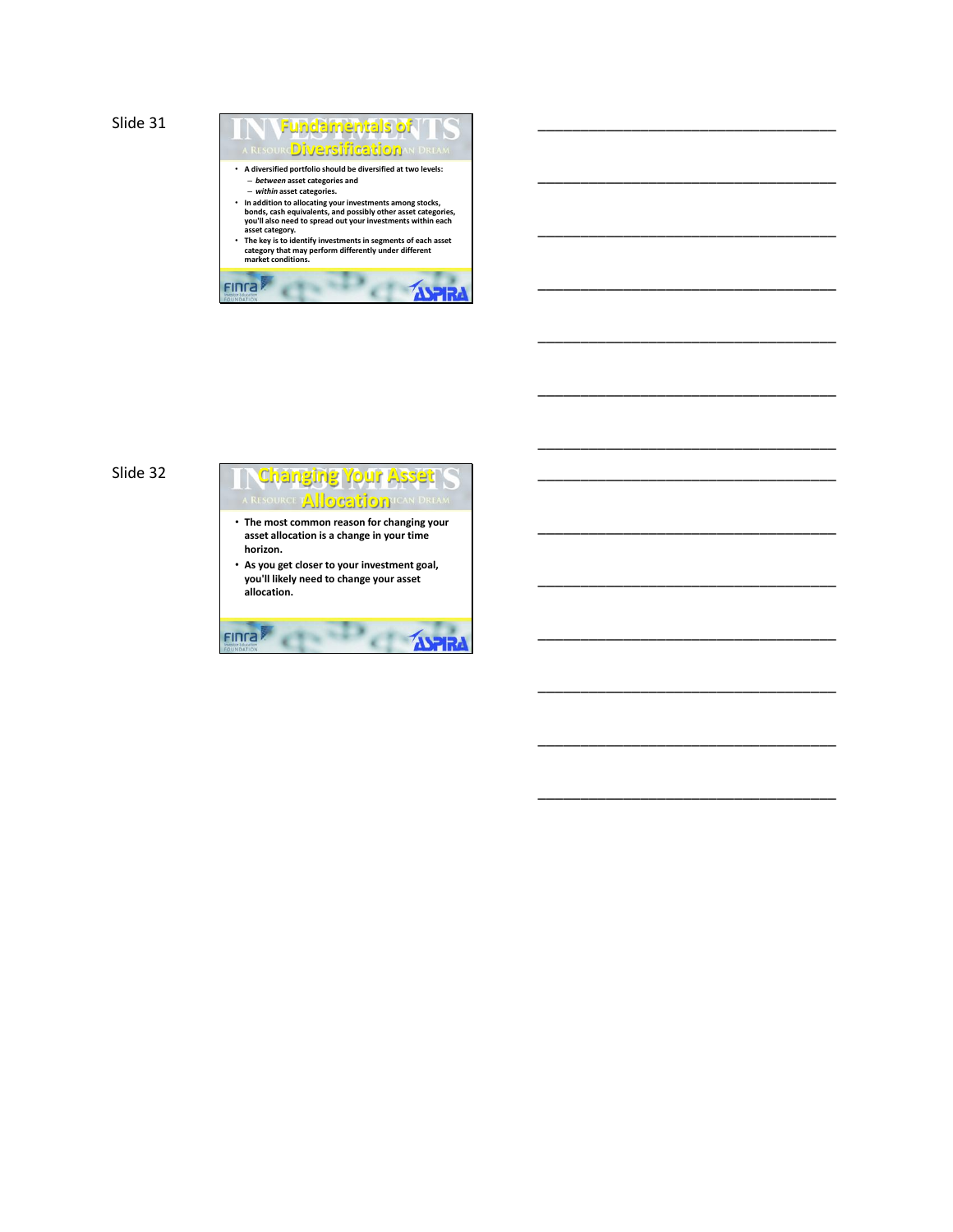

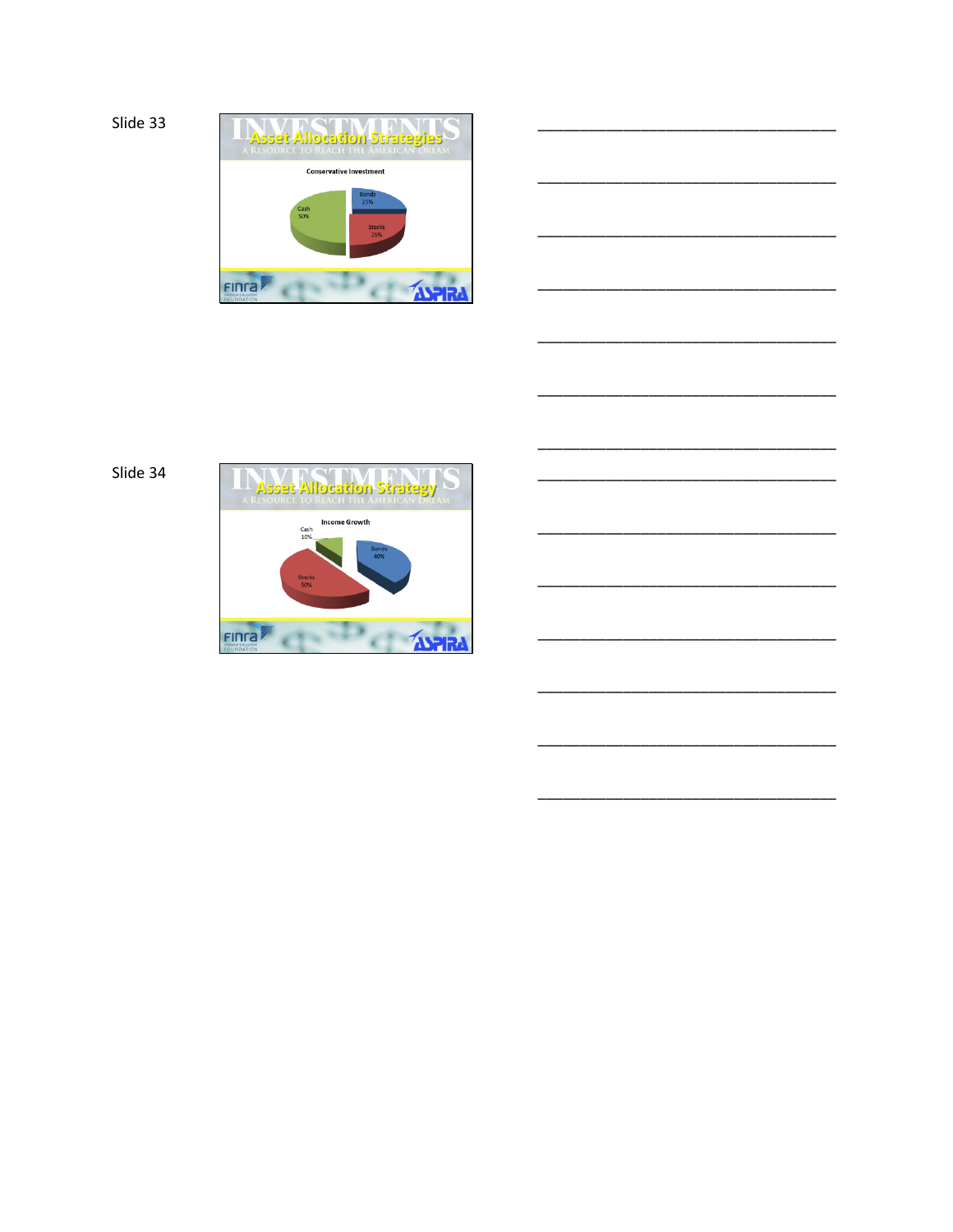```
Slide 35
```


\_\_\_\_\_\_\_\_\_\_\_\_\_\_\_\_\_\_\_\_\_\_\_\_\_\_\_\_\_\_\_\_\_\_\_

\_\_\_\_\_\_\_\_\_\_\_\_\_\_\_\_\_\_\_\_\_\_\_\_\_\_\_\_\_\_\_\_\_\_\_

\_\_\_\_\_\_\_\_\_\_\_\_\_\_\_\_\_\_\_\_\_\_\_\_\_\_\_\_\_\_\_\_\_\_\_

\_\_\_\_\_\_\_\_\_\_\_\_\_\_\_\_\_\_\_\_\_\_\_\_\_\_\_\_\_\_\_\_\_\_\_

\_\_\_\_\_\_\_\_\_\_\_\_\_\_\_\_\_\_\_\_\_\_\_\_\_\_\_\_\_\_\_\_\_\_\_

\_\_\_\_\_\_\_\_\_\_\_\_\_\_\_\_\_\_\_\_\_\_\_\_\_\_\_\_\_\_\_\_\_\_\_

\_\_\_\_\_\_\_\_\_\_\_\_\_\_\_\_\_\_\_\_\_\_\_\_\_\_\_\_\_\_\_\_\_\_\_

\_\_\_\_\_\_\_\_\_\_\_\_\_\_\_\_\_\_\_\_\_\_\_\_\_\_\_\_\_\_\_\_\_\_\_

\_\_\_\_\_\_\_\_\_\_\_\_\_\_\_\_\_\_\_\_\_\_\_\_\_\_\_\_\_\_\_\_\_\_\_

\_\_\_\_\_\_\_\_\_\_\_\_\_\_\_\_\_\_\_\_\_\_\_\_\_\_\_\_\_\_\_\_\_\_\_

\_\_\_\_\_\_\_\_\_\_\_\_\_\_\_\_\_\_\_\_\_\_\_\_\_\_\_\_\_\_\_\_\_\_\_

\_\_\_\_\_\_\_\_\_\_\_\_\_\_\_\_\_\_\_\_\_\_\_\_\_\_\_\_\_\_\_\_\_\_\_

\_\_\_\_\_\_\_\_\_\_\_\_\_\_\_\_\_\_\_\_\_\_\_\_\_\_\_\_\_\_\_\_\_\_\_